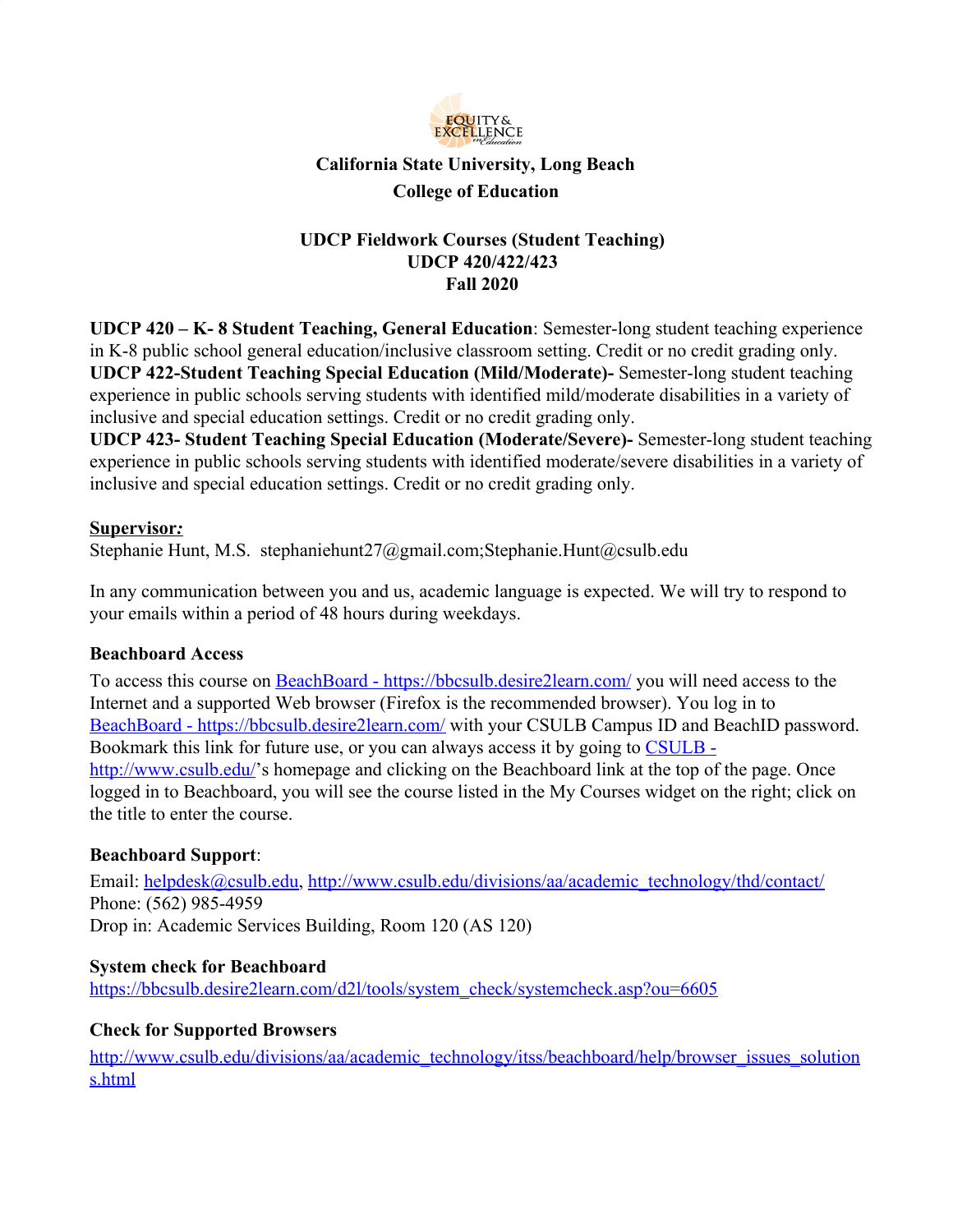#### **Beachboard Student Help Site**

[http://www.csulb.edu/divisions/aa/academic\\_technology/itss/beachboard/help/students/index.html](http://www.csulb.edu/divisions/aa/academic_technology/itss/beachboard/help/students/index.html)

### **Computer Access**

Two open access computer labs are available for current CSULB students: the [Spidell Technology](http://csulb.libcal.com/hours.php#!m/255) [Center - http://csulb.libcal.com/hours.php#!m/255](http://csulb.libcal.com/hours.php#!m/255), located in the Library and the [Horn Center](http://www.csulb.edu/divisions/aa/academic_technology/horn_center/)  [http://www.csulb.edu/divisions/aa/academic\\_technology/horn\\_center/,](http://www.csulb.edu/divisions/aa/academic_technology/horn_center/) located in lower campus. Both the Horn Center and the Spidell Technology Center are a great resource for students needing to use a computer. Visit the [Open Access Computing Facilities](http://www.csulb.edu/library/guide/computing.html)  <http://www.csulb.edu/library/guide/computing.html>website for an extensive list of all available software installed on the Horn Center and Spidell Technology Center computers.

### **College of Education Vision and Mission Statement**

Vision: Equity & Excellence in Education

Mission*:* The College of Education at CSULB is a learning and teaching community that prepares professional educators and practitioners who promote equity and excellence in diverse urban settings through effective pedagogy, evidence-based practices, collaboration, leadership, innovation, scholarship, and advocacy.

### **Professionalism**

### **Commitment to the Student**

*1. The student teacher shall not discriminate against or show favoritism to students, based on their sex,* race, cultural background, religion, family or sexual orientation. No student should be denied benefits or the right to participate in programs, or should have an advantage over other students, because of their race or background. The student teaching experience can force many student teachers, for the first time, to face their hidden prejudices and biases towards others of different races and backgrounds. Student teachers should pay extra attention to their unconscious and conscious tendencies to discriminate against or give privileges to any students based on their sex, race, socio-economic status, academic ability, cultural background, religion, family or sexual orientation. Every student teacher (just like all teachers) will have this tendency to discriminate or show favoritism to certain students; however it is student teacher's responsibility to proactively counter this tendency.

*2.The student teacher shall not reveal information about students or their families during his/her student teaching experience, unless there is a compelling purpose or is required by law.* It is inevitable that the student teacher will be told or will discover confidential information about his/her students. The student teacher might learn of confidential information from his/her mentor teacher or from another teacher, or a student might reveal his/her personal information to the student teacher. Regardless of the manner in which the student teacher discovers personal or confidential information, he/she must not reveal the information to others. When writing research reports or case projects, the student teacher may include information about his/her students as long as he/she does not reveal the actual names, and as long as those reviewing the research are unfamiliar with the students being discussed. Of course, each situation is different and proper judgment should be used.

 \*Exception: If the confidential information reveals that a student's health or safety is at risk, the student teacher must disclose the information to his/her clinical instructor or to another appropriate supervisor, in order to ensure the student receives proper care.

3.*The student teacher shall not present false information or deliberately conceal credible information about a student's behavior or academic progress.* For no reason should the student teacher falsify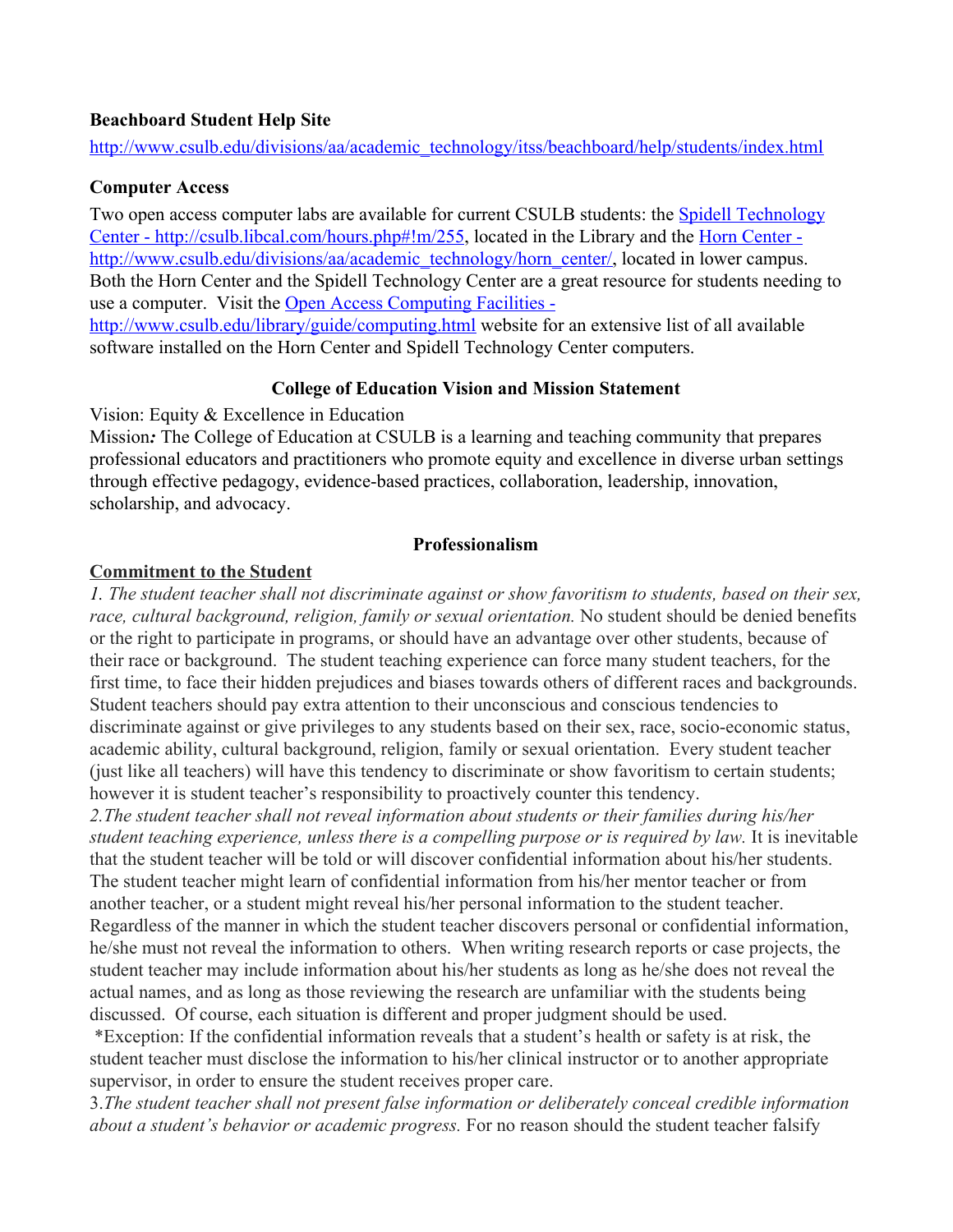information about his/her students in order to protect him/herself from the consequences of ineffective teaching or faulty decisions. For example, if a concept has been taught by the student teacher and afterwards, the students test poorly on that concept, the student teacher must not attempt to conceal the evidence of his/her ineffective teaching by raising his/her students' grades. Rather, the concept should be taught again. Likewise, if the student teacher responds unprofessionally or inappropriately to a student, which then causes a disruption in the classroom, the student teacher should not conceal his/her inappropriate response and place all blame on the student, despite the negative consequences that might result. The student teacher's responsibility to represent each student in fairness and truth must not depend on the student teacher's ability to succeed professionally.

#### **Commitment to the Master Teacher**

*1. The student teacher shall follow the professional procedures and requirements set forth by his/her mentor teacher.* The student teacher should respect his/her mentor teacher's role as supervisor and instructor and should respond to his/her authority accordingly. Just as a university student meets the requirements of his/her professor, so should the student teacher meet his/her mentor teacher's requirements. For example, if the mentor teacher requires the student teacher to arrive an hour before school starts, the student teacher should meet this requirement, even if he/she does not agree with this practice. This does not mean the student teacher should not express his/her preferences and opinions to his/her mentor teacher. This is advisable because it can create open communication between the student teacher and mentor teacher. However, when differences of opinion occur, the student teacher should follow the mentor teacher's preferences. It is important to note that if the mentor teacher requires the student teacher to perform unprofessionally or unethically, the student should decline to do so and should report the incident to a higher authority. If the student teacher feels uncertain or uncomfortable about their mentor teacher's requirements because of ethical or professional reasons, the student teacher should speak to his/her University Supervisor or to the University professor responsible for the student teacher experience.

*2.The student teacher shall not consider the mentor teacher's classroom his/her own, but shall serve as a visiting teacher.* As a long-term, visiting teacher in a classroom, the student teacher is excluded from certain rights and privileges, which full-term teachers have. Before making key decisions such as how to decorate and organize the classroom, how to arrange and assign seats, what units or texts to teach, or what major projects to assign, the student teacher should first consult his/her mentor teacher. Unless the mentor teacher explicitly gives the student teacher freedom to independently make these types of decisions, the student teacher should first receive the mentor teacher's feedback and consent before taking action. The student teacher cannot proceed as a full-time teacher would, making these decisions independent from a supervisor's approval.

#### **Commitment to the Profession**

*1. The student teacher shall treat the student teaching experience as a full-time professional job and responsibility.* Even though the student teaching experience is considered coursework at the university and provides beginning teachers the opportunity to practice and test teaching skills, the responsibilities that come with the student teaching experience should not be taken lightly. In college or university courses, a student can choose to "slide by" with passing grades and no one but that student will be affected by this decision. However, if the student teacher chooses to "slide by" with passing performances during his/her student teaching experience, the student teacher neglects the student's receiving his/her instruction and distresses the mentor teacher who is responsible for seeing that all – the student teacher and students – have a positive, beneficial learning experience. *2. The student teacher shall not disclose information about his/her master teacher or other teachers*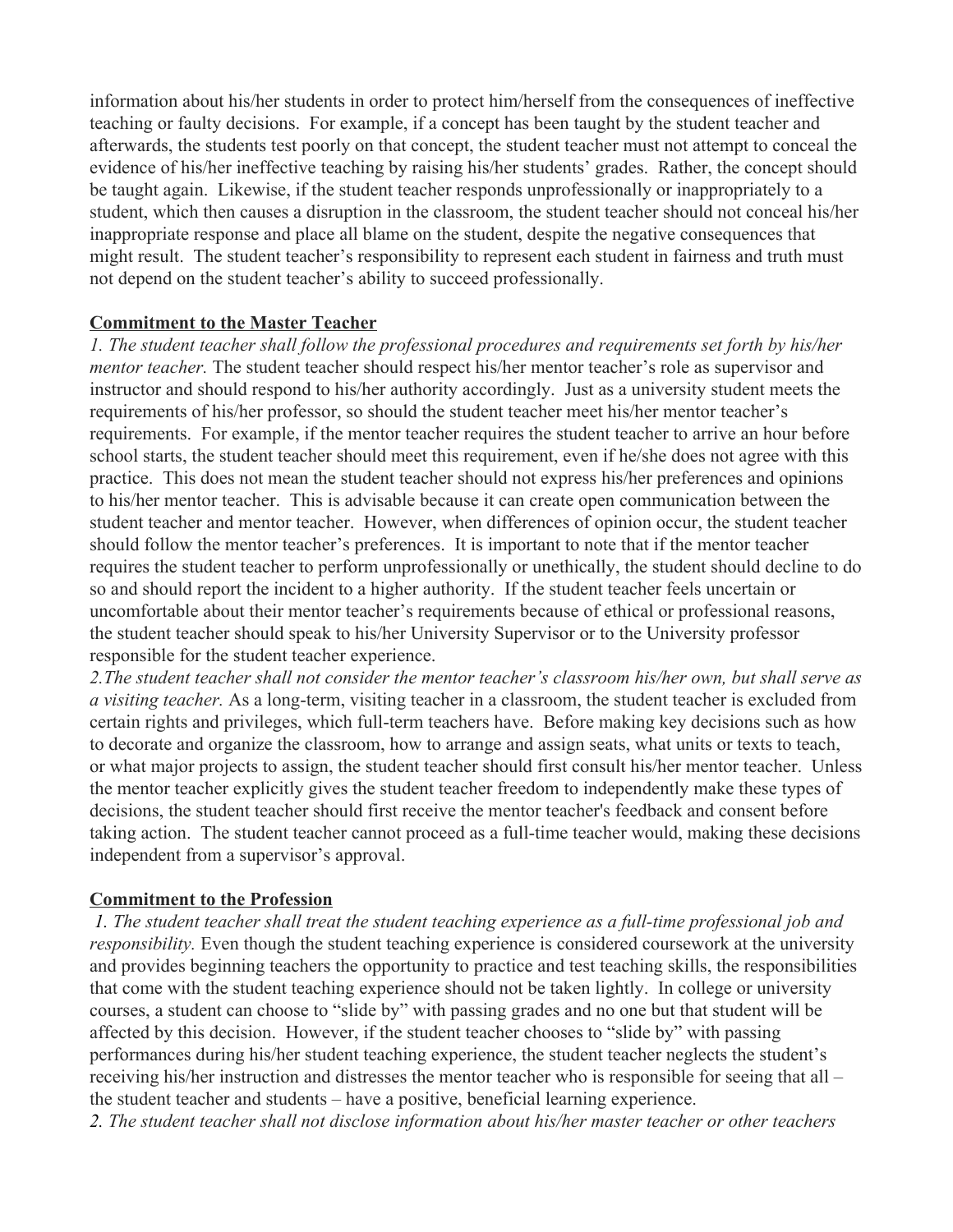*unless it serves a compelling purpose or is required by law.* It is possible that the student teacher will be told or will discover confidential information about his/her master teacher or other teachers during his/her student teaching experience. Whether the student teacher learns any confidential information from his/her mentor teacher or from another teacher, he/she must respect the individual's privacy and not reveal the information to others. If any information proves to be relevant for research reports or case projects based on the student teaching experience, the student teacher may include the information as long as he/she does not reveal the actual names and circumstances are described in general rather than specific terms. Of course, each situation is different and proper judgment should be used.

### **Professional Dress**

The UDCP requires a specific standard professional dress during student teaching. In general, student teachers should have an appropriate, well-groomed appearance. Your appearance reflects professional commitment to teaching that is clearly communicated to the mentor teacher, classroom pupils, and other staff within the school. Please wear casual professional attire during student teaching. Casual professional means wearing nice, neat, clean clothing that is not ragged, wrinkled, ripped or baggy. Shoes should also be presentable, professional shoes (i.e., no flip flops). Within casual professional there is a range and student teachers should use their school site placement to gauge appropriate dress within this range.

### **Social Networking**

- Post only what you want the world (including your mother, your mother-in-law, your students, your spouse, your kids, your MT or US, your next door neighbor, everyone) to see.
- Clean up your social media profiles. You will be on the job market in a year...employers will look at these sites.
- Set your privacy settings so that "only friends" can view your information. Other settings allow unknown individuals to view your information and may compromise the privacy of you and your family.
- Do not post things that may bring shame or embarrassment to you, the program or the college.
- Do not post videos or images of students on any social media site during your student teaching assignments. (This includes posting a video of you teaching on a "private" YouTube channel. Nothing is private.)
- Honor your school's policy. If your school does not allow employees to use Facebook, Twitter, Vine, etc, follow the policy–your job may depend on it. If your school does not allow the use of social networking sites, be extremely careful to keep your professional and personal interactions separate. Do not friend colleagues or interact with students via these sites.
- Use approved sites or sites provided by your school or school district for social networking when possible. These are great venues for educational and collaboration purposes.
- Do not post messages criticizing or airing your frustrations about your placement, MT, US, coworkers, students, administrators, faculty, staff, or even school policies.
- Post only those things you would be comfortable sharing in front of a classroom. Before you post it, imagine one of your students bringing it up in class. If that thought makes you uncomfortable, don't post it.
- If it can't be asked in an interview (religion, marital status, sexual orientation, etc...), don't post it on social networks.

#### \*Adapted from:

◦http://www.aaeteachers.org/index.php/blog/195-ten-tips-for-teachers-for-staying-smart-on-social-net working-websites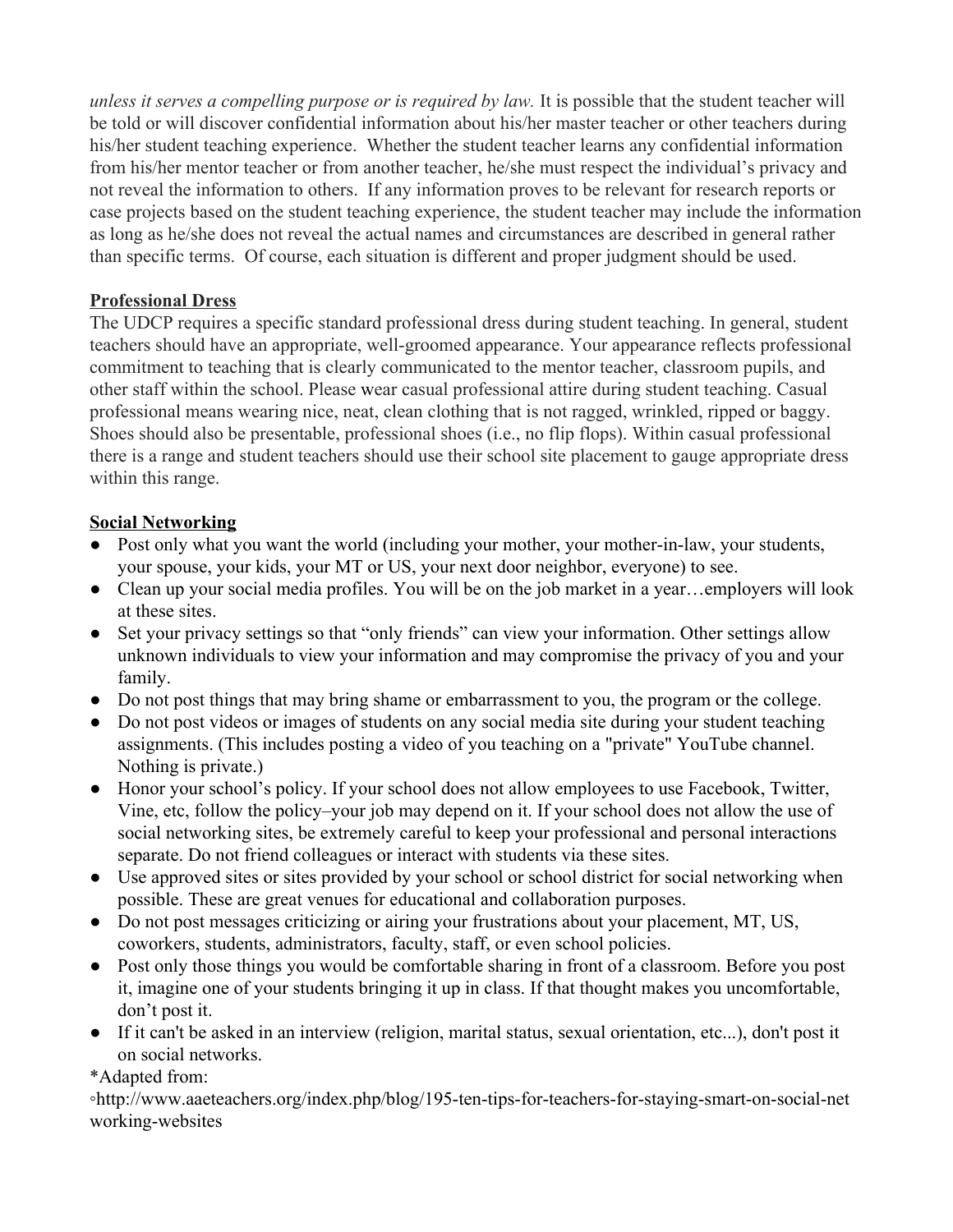#### **Student Learning Outcomes**

\*Please note that program SLO 7 is only applicable to students earning the Moderate/Severe credential and completing student teaching with students who have moderate/severe disabilities. Upon successful completion of the course, students will be able to:

- SLO 1—Demonstrate understanding of inclusive practices, family-school-community collaboration, and Multi-tiered Systems of Support to meet the needs of diverse learners
- SLO 2—Demonstrate effective behavioral, emotional, and environmental supports for students in culturally diverse settings
- SLO 3 -- Identify and respond to issues related to diversity in education, including culturally responsive instruction and access to the curriculum for all students
- SLO 4 --Demonstrate and apply the knowledge and skills to teach academic content to students with various backgrounds and abilities, including English language learners and students with disabilities within a Multi-tiered System of Support framework (focus on Tier 1)
- SLO 5-- Demonstrate and implement appropriate evidence-based interventions and develop IEPs for students with diverse learning needs within a Multi-tiered System of Support framework (focus on Tiers 2 & 3)

SLO 6 - Demonstrate and apply appropriate knowledge and skills for effective assessment to plan for instruction and to monitor student progress.

SLO 7 - Demonstrate and apply appropriate knowledge and skills for effective assessment, instruction, and accommodations for students with moderate severe disabilities.

SLO 8 – Demonstrate knowledge and skills to assess and plan for transition across the lifespan for individuals with disabilities.

SLO 9 – Demonstrate teaching effectiveness for all students as measured by student outcomes.

#### **Teacher Performance Expectations**

The Teaching Performance Expectations are used as a guide for supervision and support throughout the Advanced Field Studies experience. Candidates are instructed to enroll in the TPE of the Week ( [http://www.caltpe.com](http://www.caltpe.com/)) where they will receive daily reminders via email on how to implement the TPEs in their student teaching experience.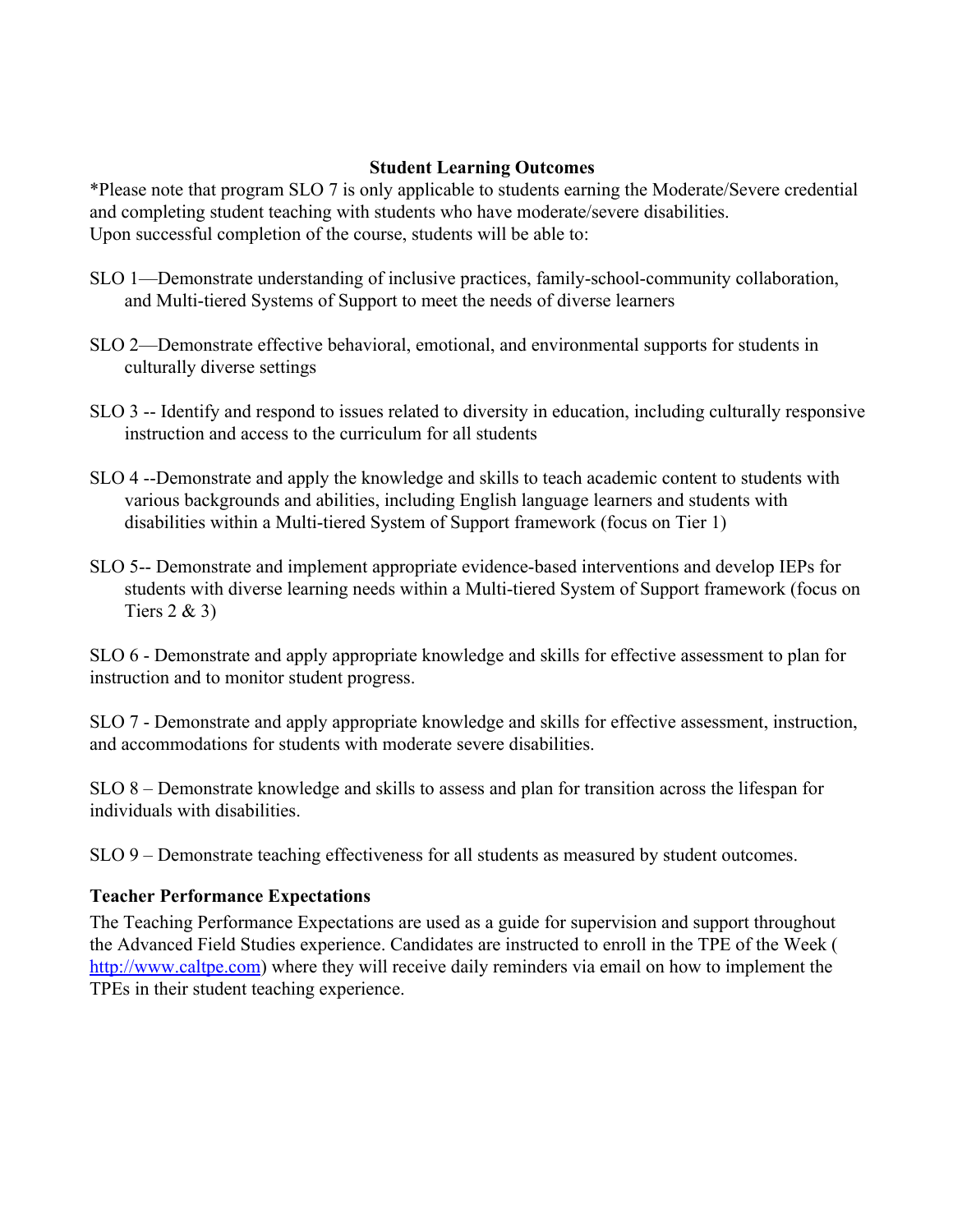### **Course Requirements**

#### *Field Visits by University Supervisor:*

The University supervisor will observe the candidate in their field experience weekly during the semester. Observations with feedback and discussions will be conducted at mutually determined times. Candidates are expected to be prepared for the field visits and to inform the supervisor in advance if there is a reason to cancel a field visit. With assistance from the university supervisor, candidates will set goals for each field visit.

Student teachers will be assigned a Master Teacher with whom they will work for the semester and who will collaborate with the candidate and university supervisor to evaluate the candidate's performance. Candidates will assist in scheduling meetings for the university supervisor to meet with their master teacher/field supervisor, and others at their field site as needed, to demonstrate their student teaching competencies and meet related requirements. The master teacher, student teacher and supervisor will need to meet as a group at minimum for the midterm evaluation and for the final evaluation.

### *Reflections*

Candidates will maintain a reflective journal of their teaching and professional experiences throughout the semester. There should be multiple journal entries reflecting their university supervisor's requirements. This journal will serve as a means for the candidate to evaluate and reflect upon his/her field experiences, and will allow the university supervisor to become familiar with and dialogue about these experiences. The journal is also a means by which to demonstrate competencies in certain areas. While candidates may select their own topics to write about in their journal, the University supervisor may request the candidate to address a particular competency, lesson or TPE(s). You and your university supervisor will determine how your journal will be submitted hard copy, beachbaord, email, etc.

## *Portfolio and Field Experience Log*

Students must continue to demonstrate breadth and depth of field experiences within their field log. They must also continue to add artifacts with accompanying reflective narratives to their program portfolio. Supervisors will set a goal with students to demonstrate satisfactory progress on their field logs and portfolios; university supervisors will determine when the portfolio and field log have met requirements and are complete.

## *Self-Evaluation and Goal Setting:*

Candidates will evaluate their own performance on the student teaching competencies during the semester. They will identify and summarize their areas of strength and need, and develop goals for the semester that will assist them in meeting their student teaching competencies. Candidates are encouraged to set additional goals to facilitate their professional growth as well. Candidates will complete the attached Self-Evaluation and Goal Setting Summary sheet at the beginning of the semester, and submit it to their university supervisor.

Candidates will assume full responsibility for ensuring that their university supervisor has adequate opportunities to evaluate their student teaching competencies. In addition to direct observation of the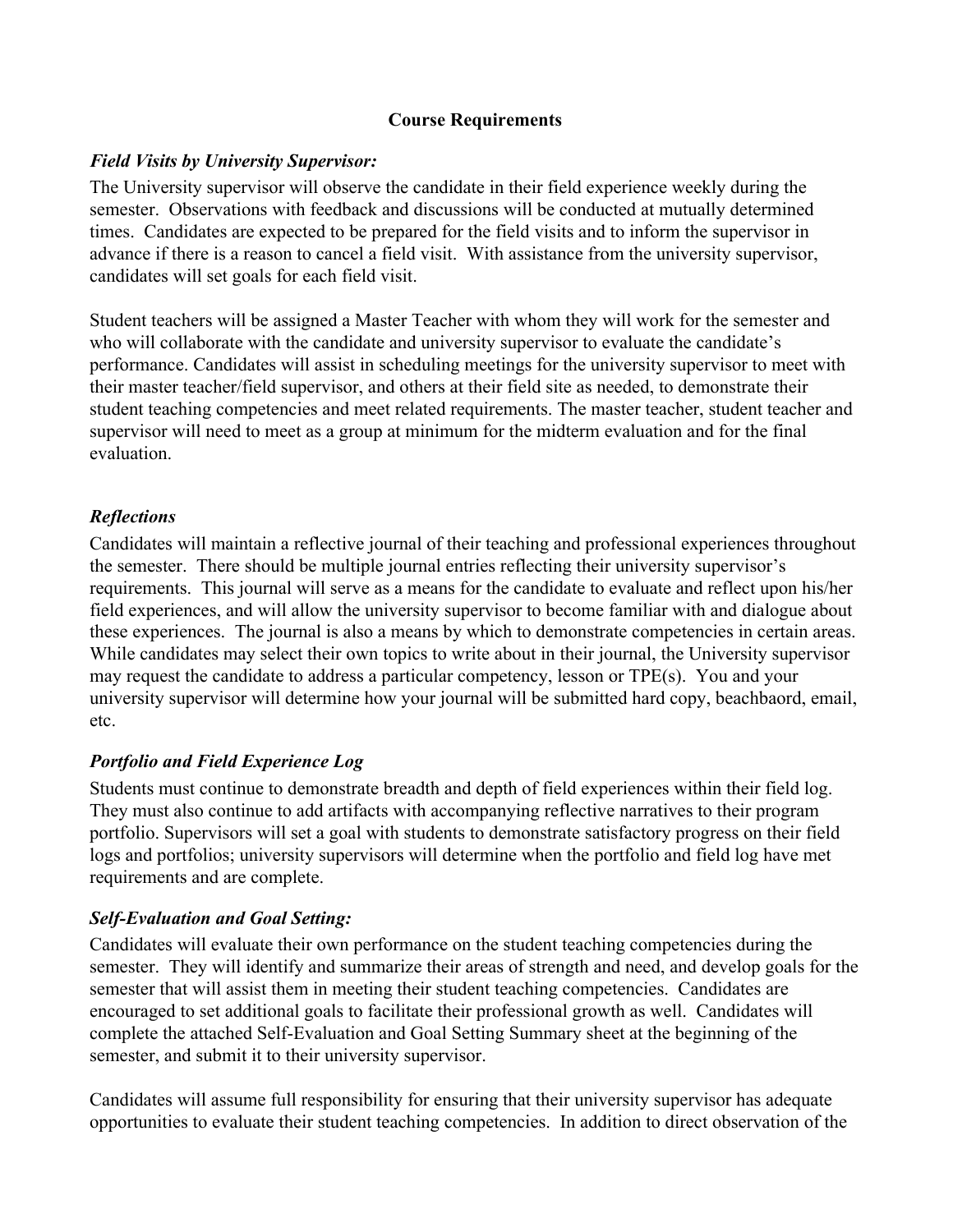student at their field site, mastery of competencies may be demonstrated through journal entries, short written assignments, the candidate's program portfolio that includes assignments completed in coursework, interviews with the candidate's field supervisor, administrator, peers, and students.

Candidates will receive regular feedback from their university supervisor about the progress they have made and areas in which they need to work. They will also receive a summative evaluation of their field competencies at the end of the supervised field experience.

## **Grading**

"Credit" or "No Credit" grading only.

### **Policy for Withdrawal**

Refer to the current California State University, Long Beach *Catalog of Undergraduate and Graduate Studies* for more detailed guidelines.

### **Statement Regarding Students with Disabilities**

Students with disabilities who need reasonable modifications, special assistance, or accommodations in this course should promptly direct their request to the course instructor. If a student with a disability feels that modifications, special assistance, or accommodations offered are inappropriate or insufficient, they should seek the assistance of the Director of Disabled Student Services on campus. <http://www.csulb.edu/divisions/students/dss/>

## **Plagiarism & Cheating**

The instructor expects all students to provide original thoughts, ideas, and work in all written assignments. While it is not expected to be a problem in this course, please refer to the CSULB catalog for any questions regarding University policy and disciplinary procedures in the areas of plagiarism and cheating.